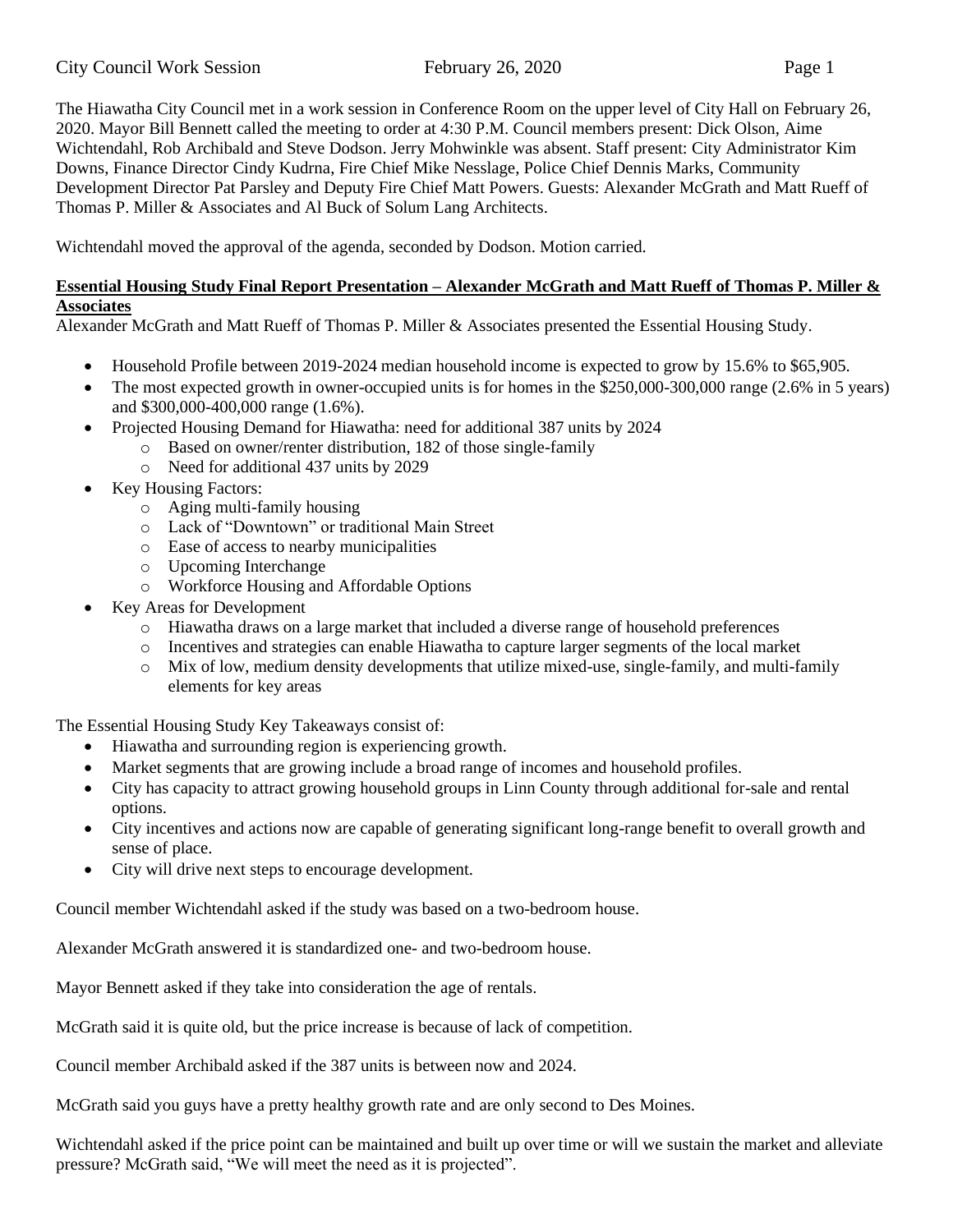Council member Olson commented this is great news to local developers.

Archibald commented we need to find more land.

Council member Dodson asked if there was a need for any housing under \$250,000.

McGrath answered, "Yes there is a need for housing under \$250,000." Downs, stated our gap housing is in the range of \$100,000-\$200,000.

Olson asked if they would have to change TIF or other funding sources.

City Administrator Downs said we'd have to look at the funding sources and remember we have the urban revitalization in specific areas of preferred development such as the Village Center land.

Wichtendahl commented if someone is looking for a place today, they wouldn't be able to afford the \$890.

Olson asked if those are current dollars and if we are looking at a bump.

McGrath answered, "Yes those are current dollars."

Wichtendahl asked if the trailer park would be considered a brownfield area.

McGrath answered they don't think it would be. Mostly, because they area is now green space.

Wichtendahl asked, "If you redevelop that area, you are getting rid of low-income housing, are we making up for this type of housing elsewhere?"

McGrath said it is a fixed rate with an affordable range, would go a long way to replace those mobile home units and would be gaining more attractive stock.

Olson said need to take in consideration for the mobile homes and creating walkability; it really is important, and we have been driving that.

Council and Mayor Bennett agreed this is a positive report. Downs stated, "This study confirms our thoughts and the direction the city wants to go with development, especially with multifamily housing and single family housing that hits our gap housing price point."

### **Hotel Study Final Report Presentation – Core Distinction Group Jessica Junker**

Jessica Junker of Core Distinction Group presented the Hotel Study.

The property segment recommended for the potential development of a hotel is an Upper Midscale hotel. This type of hotel would allow the property to be positioned at the subject site area as noted in the report. It is anticipated that a new hotel would capture displaced lodging demands currently staying in markets surrounding Hiawatha. Additionally, the newness of the hotel should be well received in the marketplace. Its location will be ideal to serve Hiawatha and regional markets. This type of hotel would also be capable of adjusting rates to best fit the demand in the market and the seasonality of the area. Hiawatha's market would see hotel registration percentages higher during the week then on weekends due to meeting the needs of the commercial businesses located in Hiawatha.

The property size recommendation of a newly developed hotel was researched to be between 60-80 guestrooms. This would position it to be comparable to the average room of 79 noted by the competitive set surveyed. The size would assist the property in achieving the occupancy projections.

The rate competition will be dictated by both the immediate market and regional market demand. With proper rate positioning the hotel should achieve a yield to the regional market hotels at 100% or greater peak and low season.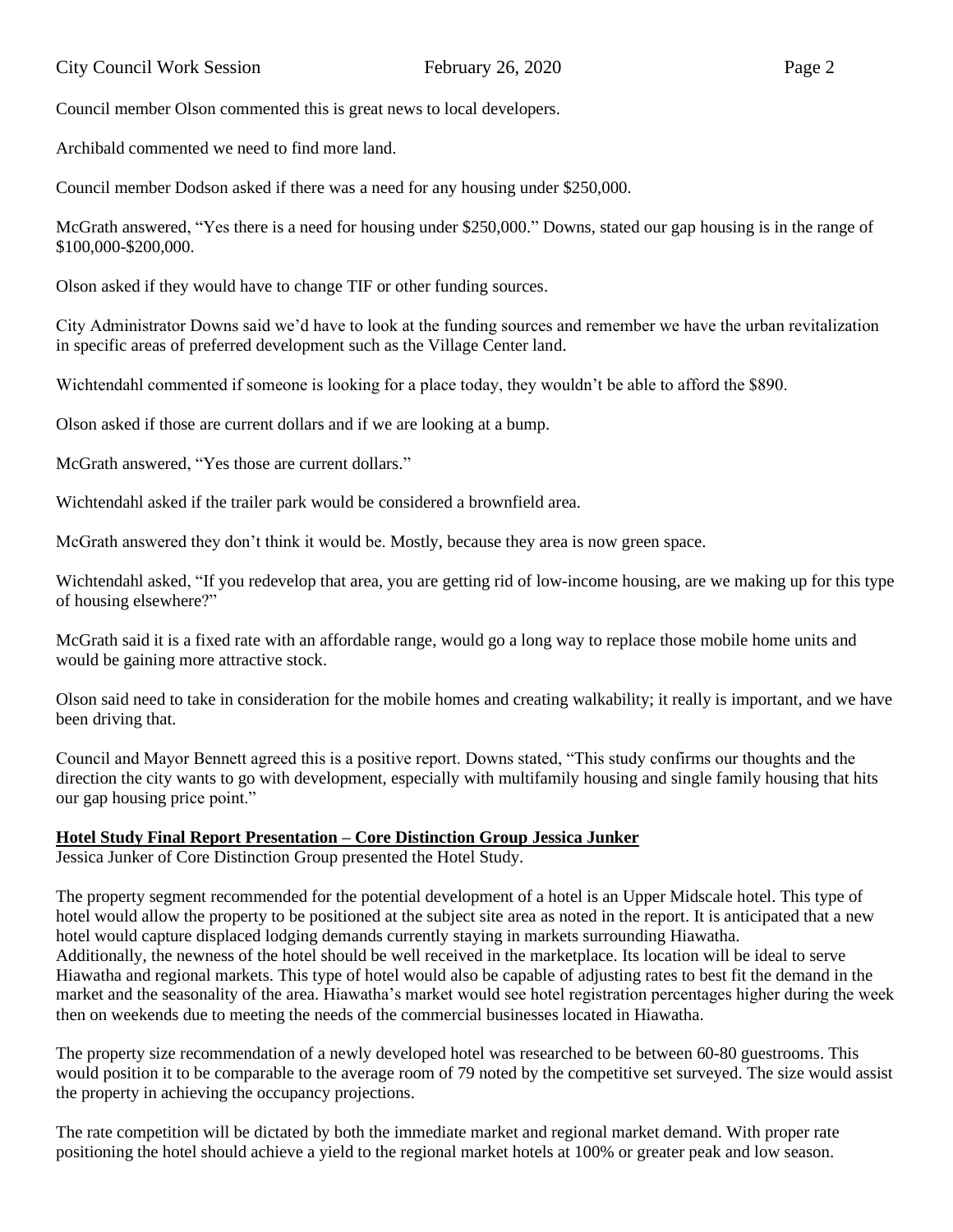The recommended sleeping room configurations should be compatible with the overall market segmentation of the area. The property should offer a comparable selection of both single occupancy king bedded rooms to double occupancy double queen bedded guestrooms due to the mix of business being primarily weekday corporate and weekend transient group.

The property features, amenities, and services of the hotel should satisfy the market it is attempting to attract. Standard features and amenities required for a proposed hotel in this market should include: complimentary breakfast, WiFi, Fitness Center, Business Center, Meeting Room, Pool, Guest Laundry, Bar, and Dining. Stakeholders respondents showed the need for the following amenities greater than 50%+- complimentary breakfast, WiFi, Fitness Center, meeting room, bar and dining. The consultant suggested even though the stakeholders did rank a pool as a high priority it would only be conducive to add the pool.

Economic Impact Potential: There are multiple economic impacts of building and developing a new hotel in a community. Some direct impact drivers include projected hotel revenue including all rooms revenues, meeting room revenue, as well as vending/bar revenue. On average, this size property will create 15-25 full time jobs, part-time employment varies by hotel need and hiring practices. Additional economic development will include taxes, which include all sales taxes collected on hotel revenue, as well as payroll related taxes collected from full-time hotel employees and temporary construction workers. Local governments will also collect new property taxes from the operation of the hotel.

# **First Year Ramp Up Projections of 66 Guestrooms Lodging Options:**

| OCC%                         | ADR:     | <b>REVPAR:</b> | Room Revenue: |               |
|------------------------------|----------|----------------|---------------|---------------|
| 62.9%                        | \$96.15  | \$60.43        | \$1,455,800   |               |
| <b>1-5 Year Projections:</b> |          |                |               |               |
| OCC%                         | ADR:     | <b>REVPAR:</b> | Room Revenue: | YEAR 1        |
| 72.90%                       | \$99.05  | \$72.16        | \$1,738,361   |               |
| OCC%                         | ADR:     | <b>REVPAR:</b> | Room Revenue: | <b>YEAR 2</b> |
| 73.60%                       | \$101.03 | \$74.34        | \$1,790,860   |               |
| OCC%                         | ADR:     | <b>REVPAR:</b> | Room Revenue: | <b>YEAR 3</b> |
| 75.10%                       | \$103.05 | \$77.34        | \$1,863,210   |               |
| OCC%                         | ADR:     | <b>REVPAR:</b> | Room Revenue: | YEAR 4        |
| 77.00%                       | \$104.08 | \$80.15        | \$1,930,771   |               |
| OCC%                         | ADR:     | <b>REVPAR:</b> | Room Revenue: | YEAR 5        |
| 77.00%                       | \$105.12 | \$80.95        | \$1,950,078   |               |

The above projections are forecasted for the first full year open. Consideration for a ramp up period at a minimum of 90 to 180 days is typical for new hotel development.

Junker commented they can capitalize on downtown Cedar Rapids events being so close to downtown and the baseball fields in Marion.

Olson said it lends credibility to the sustainability.

Junker showed site locations along Boyson Road and North Center Point Road within an area between Emmons Street and Boyson Road. Junker said the site located in the vicinity of I-380 and Boyson Road Intersections is a favorable site area but not the only conducive site. The recommended site size for proposed property is two to three acres. The proposed should offer frontage or high visibility from Interstate 380.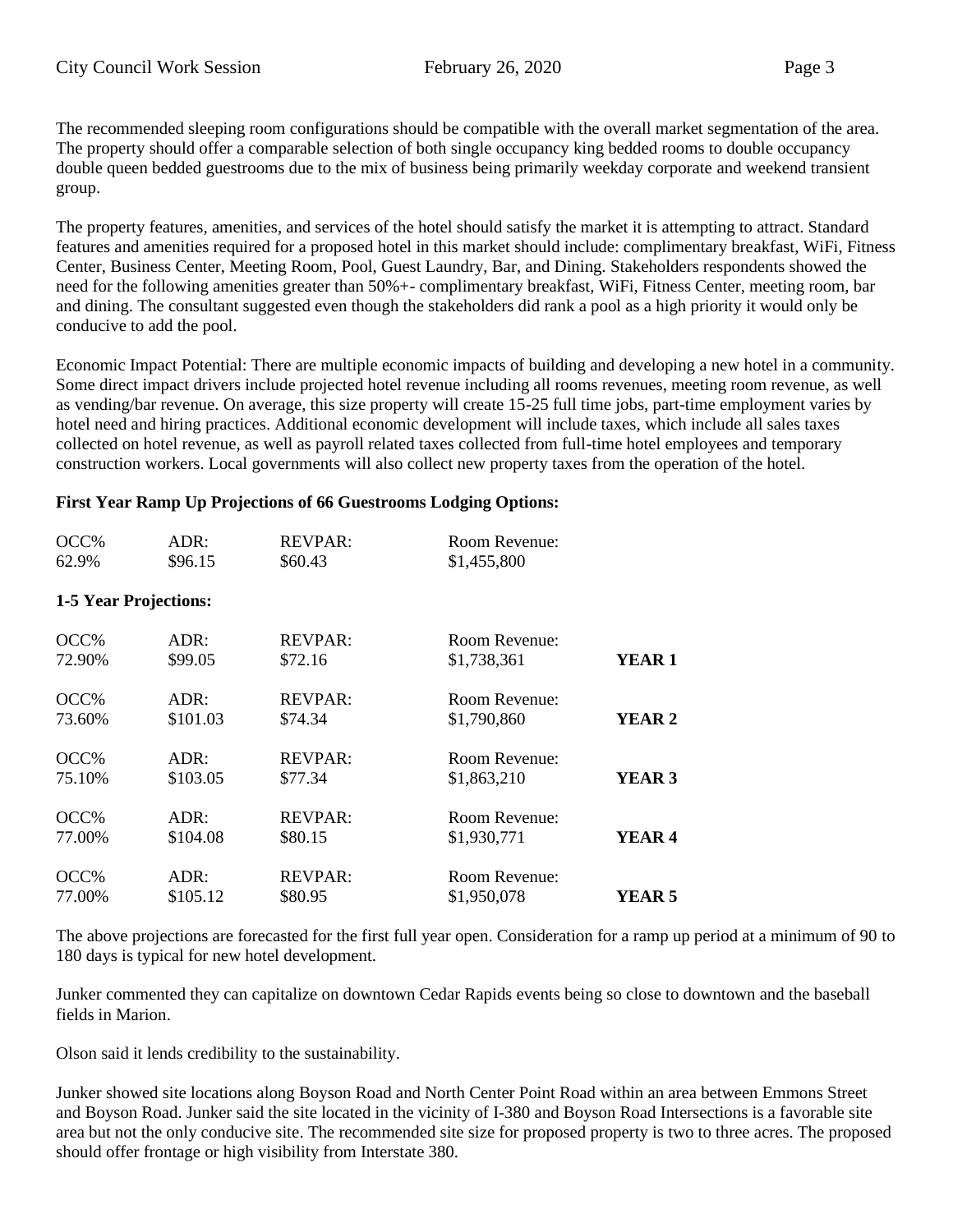Junker also said there is a lot of need here for a hotel, Wolf Eye Clinic has a great demand and Crystal Group wants to put people in Hiawatha not in surrounding areas. Looking at location quality and where people are staying when they are staying looked at midscale to upper midscale properties.

|           | <b>Return on Investment (ROI)%:</b> | <b>ROI% (Including Principal Reduction)</b> |  |
|-----------|-------------------------------------|---------------------------------------------|--|
| YEAR 1:   | 10.91%                              | 15.11%                                      |  |
| YEAR 2:   | 11.10%                              | 15.54%                                      |  |
| YEAR $3:$ | 11.24%                              | 15.92%                                      |  |
| YEAR 4:   | 11.48%                              | 16.43%                                      |  |
| YEAR 5:   | 10.89%                              | 16.12%                                      |  |

Olson asked what the projection is for the hotel/motel tax.

Junker said looking at what the percentage is, state says money from tax needs to be used for attracting more tourism.

Olson said we could probably follow Cedar Rapids or Marion but at least it is a revenue source.

Wichtendahl asked what the turnaround time is in developing.

Junker answered it is up to the developer on the turnaround.

Olson asked what the other location was.

Downs said it was part of Center Point Road.

Dodson asked what the next steps were.

Junker answered need to find a developer and landowner.

Downs commented they have had two companies approach the city already.

#### **Public Safety Garage/Training Facility**

Al Buck of Solum Lang Architects presented the renderings, floor plan, estimated project cost and financials.

The proposed building is 7,200 square feet, with half of the building being used for vehicle storage and the other half to be used as the training facility. The training room will hold 50 people with parking on site. The building will provide on site physical hands on training and an AV area to provide other types of training including interdepartmental training. It will be a transitional site and not tower over the residents nearby.

Olson commented it is very complimentary to City Hall.

Buck said there will be a 10-vehicle parking lot, site retainage and landscaping, along with a workout facility inside that will work for the training mats we currently have.

Olson asked why a 50-person training room.

Police Chief Marks said, "They started at 40 people, but it gives them an opportunity to host other trainings and will have some revenue opportunity if hosting the trainings."

Archibald asked if the building would fit all their vehicles both police and community development.

Marks answered, "It fits what we currently have."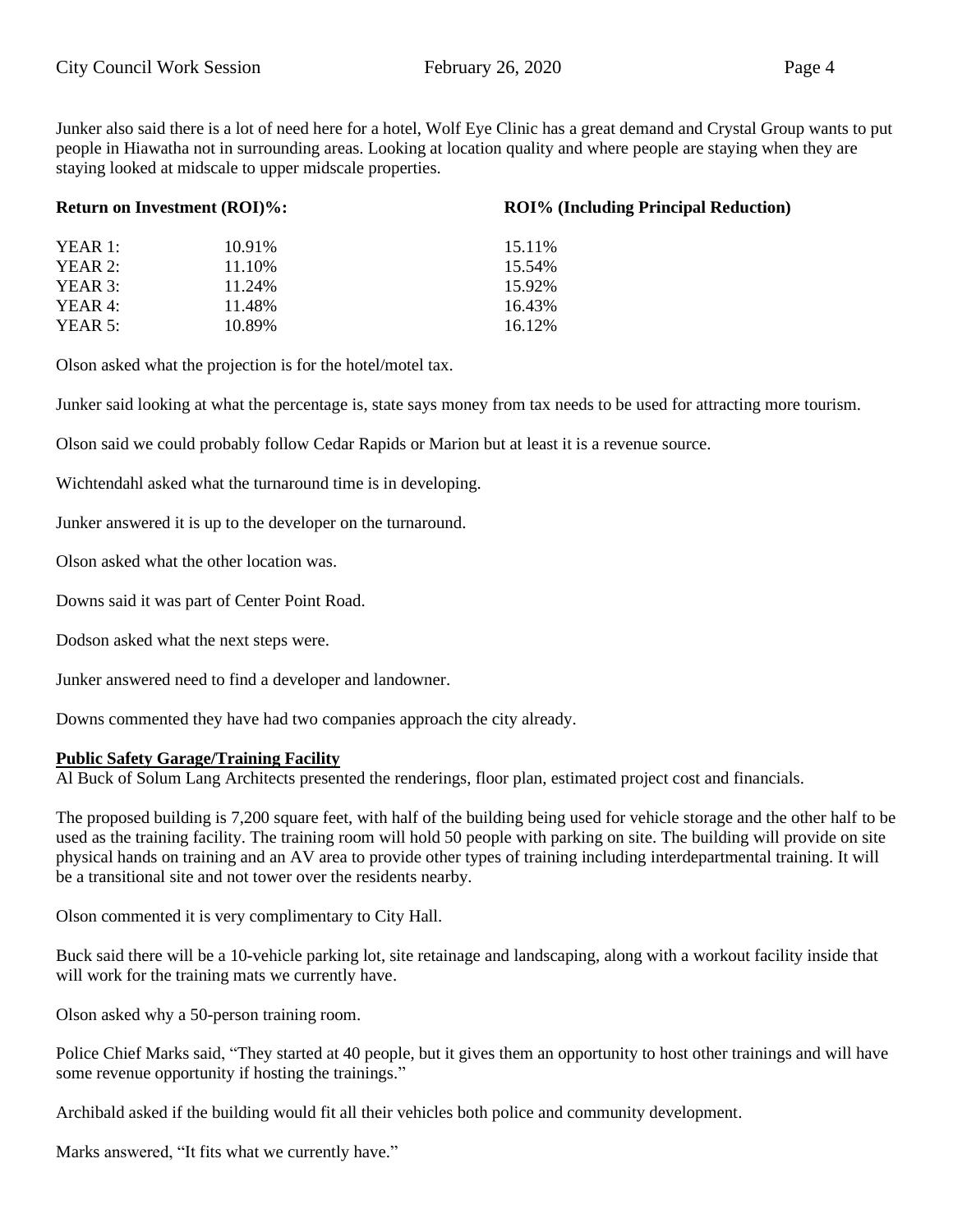Buck commented they laid out the parking both ways, straight and angled.

Archibald asked if you could wash the vehicles inside of the building.

Marks said, "Yes you can wash the vehicles inside of the building."

Buck says the building is a Pre-Engineered Metal Building, steel frame with three different colors to play off City Hall with the burgundy squares.

Dodson asked if it would fit into our comprehensive plan.

Community Development Director Parsley said it doesn't apply to our comprehensive plan.

Downs said, "They will dress it up a little with signage and a variation of colored metal siding." Downs took the opportunity to go through the types of materials that the building will be constructed with. Explained the materials will not be the same as city hall. It would simply be to expensive to building a training facility with the same stone that city hall was built with.

Bennett asked what the heights of the side walls will be.

Buck said,"16 feet, interior walls are 13 feet, 10 feet ceiling in classroom and open ceilings in the rest of the building."

Olson commented the metal building is troubling to some, is there something that can be put over metal to give it a nonmetal look.

Buck said yes, insulated metal, flat looking or put masonry over it.

Archibald asked if the metal look was troublesome just because of aesthetics.

Olson commented he would like to understand the cost.

Downs said stone is not going to be an option due to cost.

Olson commented he wants to see how much it costs to dress it up.

Dodson asked how susceptible to wind and hail damage with a metal roof would it be.

Buck said, "Any building has to be designed for wind 110mph and with a metal building it has to do with the thickness of the metal"

Wichtendahl commented she is cringing after designing it after City Hall, there is wasted energy efficiency here.

Buck said design engineers are helping with the energy efficiency and looking at the roof to handle solar panels in the future.

Olson asked Chief Marks how he felt about the building.

Marks said if cost wasn't a factor, he would say make it look like the City Hall building but he has sticker shock after looking at it all.

Archibald said he would rather spend the cost on the inside of the building.

Downs asked Buck further discuss the landscaping and its aesthetics since the building is in a residential area.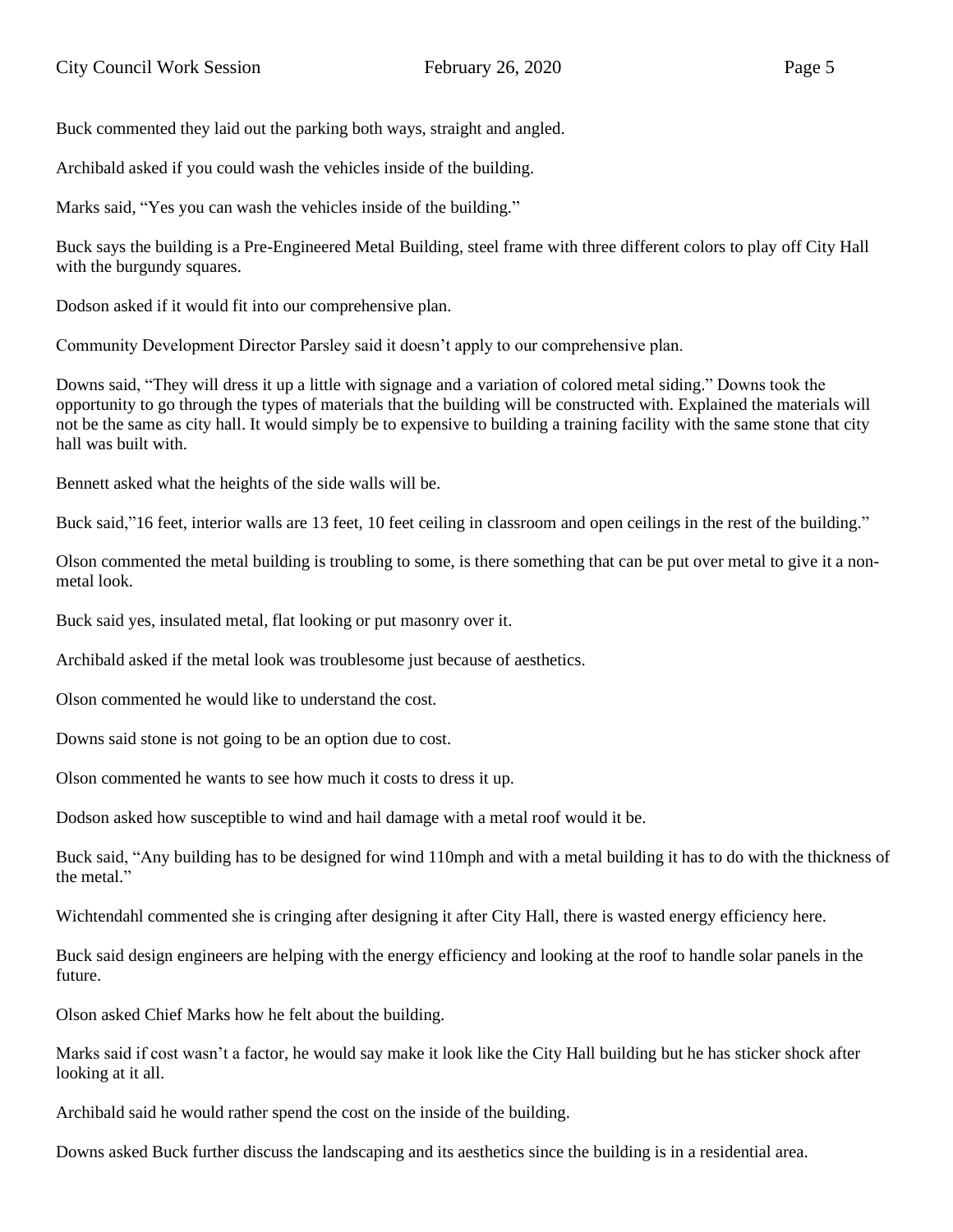Buck said there would be black spruce as a buffer yard, junipers, street trees, and ornamental trees.

Downs asked what the basin will look like.

Buck asked what the city wanted to do with the basin area; dry and mowable or rain garden with tall grass, neither one is maintenance free.

Olson asked if there is landscape consideration for immediately around the building.

Buck said there will be river rock around the building and the sidewalk will be five feet off the building.

| <b>Updated Budget-</b>          |              |
|---------------------------------|--------------|
| Base Bid Cost:                  | \$659,592.00 |
| <b>Total Construction Cost:</b> | \$996,822.00 |

### **Contractor Estimates-**

Total Construction Cost: \$900,000.00 to \$1,100,000.00

Buck said bids have been coming in higher and material costs have gone up due to wood prices increasing because of the forrest fires and lack of laborers.

Downs said the City is already bonded for \$614,000.00 and have called the bond company to see what our options are since the estimated project cost is over \$700,000.

Olson said, "We were looking at \$100 per square foot and now it's \$150 per square foot. Would we want to go smaller?"

Archibald said, "He personally wouldn't want to go any smaller for the building."

Marks said, "The 50-person training room spins off other needs, the cost is the base building essentially \$700,000."

Buck said, "They looked at different cost savings for the building but would not met the needs of the Police and Community Development Departments.

Olson asked how many people the training room at the fire station holds and if it is a possibility to share with the police.

Fire Chief Nesslage answered their training room holds 70 people and there are logistics issues but is always a possibility to share.

Archibald said he wouldn't want to combine the training rooms.

Dodson said he agrees with Archibald and Marks about the size and wouldn't want to go any smaller and asked if there was a stipend for hosting trainings. Also inquired if the community center was rented would their training room be available for rental for other trainings.

Marks said they could pay for the class and then charge by participants and his preference is that it would not be available for other trainings if the community center was rented.

Bennett asked if there was a cost savings if they built up instead of out.

Buck said no cost savings to build up and just an elevator that is ADA compliant costs \$100,000.

Wichtendahl asked what the cost of paint and outside aesthetics were.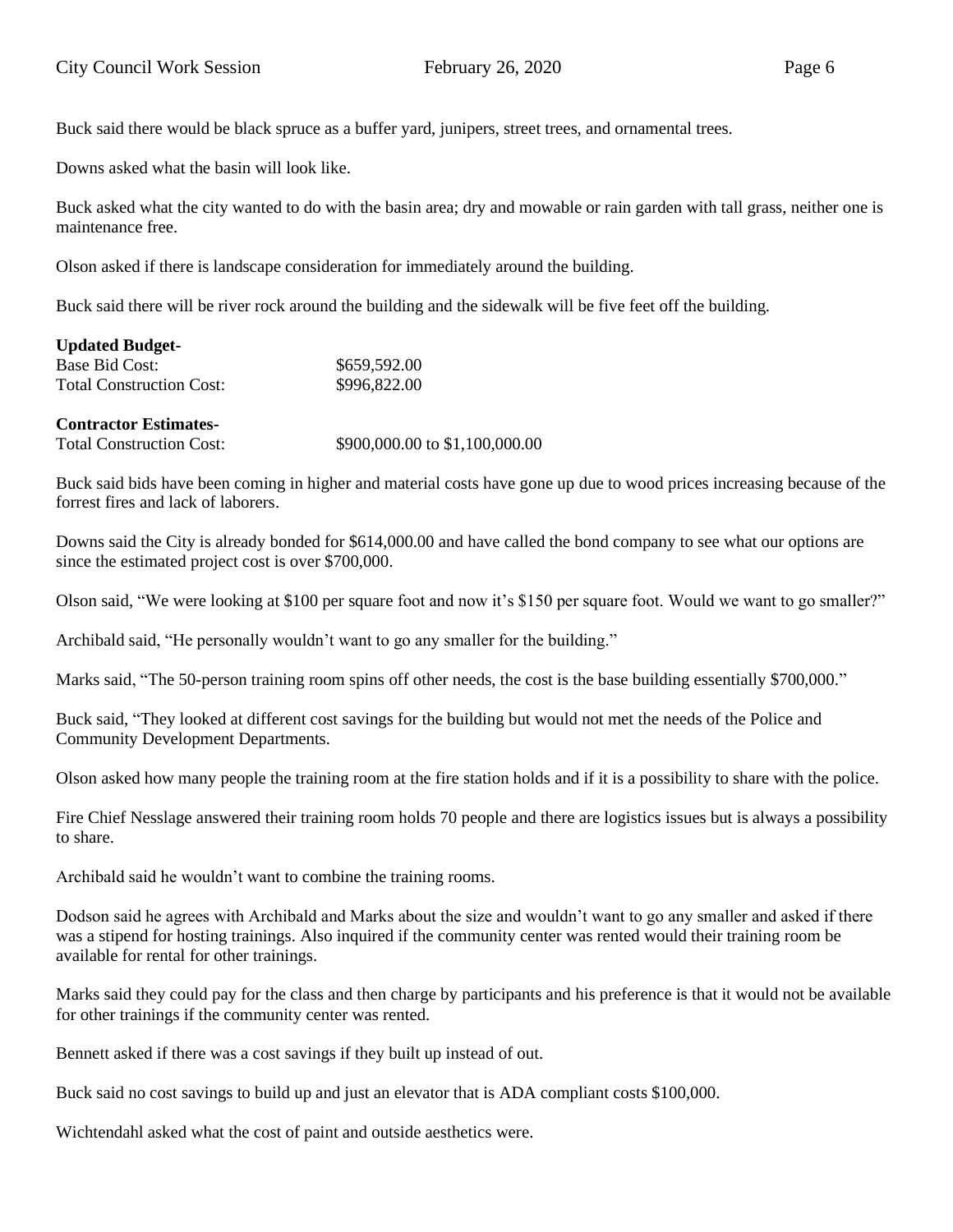Buck said the cost was included and built into the project costs.

Olson asked if they needed to move forward.

Archibald said it is a beautiful building.

Marks said he agrees with Kim the city administrator on the building.

Dodson said it will look very nice.

Buck said they are trying to get a lot of bang for their buck.

Finance Director Kudrna said they are bonded \$614,000 and have \$86,000 in LOST for construction.

Buck said the timeline for the project is as of right now below:

### **Timeline-**

- 3/17 Solum Lang to provide 100% construction document set to City
- 3/18 Council meeting approve plans and specifications for bid
- 3/19 Advertisement for Bids, construction documents issued for bid
- 3/26 Pre-bid meeting
- 4/9 Bids due (bid letting)
- 4/10 Architect recommendation, publish Notice of Intent to Award
- 4/15 Council meeting award construction contract
- 4/16 Draw up construction contract and Notice of Award to contractor
- 5/4 Contractor return signed contract, start of construction
- 12/4 Substantial Completion

### **New Fire Station Status – Location and Timeline**

Al Buck of Solum Lang Architects presented the site study for the Fire Station with an overview:

Fire Department has outgrown their current facility

- New Fire Station features:
	- o 8 drive-thru apparatus bays
	- o 10 dorm rooms
	- o 25,000 square feet
	- o Based on previous plan
- Potential locations:
	- o 98 Emmons Street
		- Closest to City Hall
		- Smallest lot size: 1.00 acre
		- Require 2-story building
		- **Example 1** Steep grades on site
	- o Center Point Road
		- **Triangle lot** 
			- Middle lot size: 1.99 acres
			- May require 2-story building
			- Access directly onto Center Point Road likely require a stoplight
			- May be difficult to have drive-thru apparatus bays
		- Investigate re-use of existing building (Old P&K Midwest)
	- o Parsons Drive
		- Irregular shaped lot
		- Largest lot size: 7.29 acres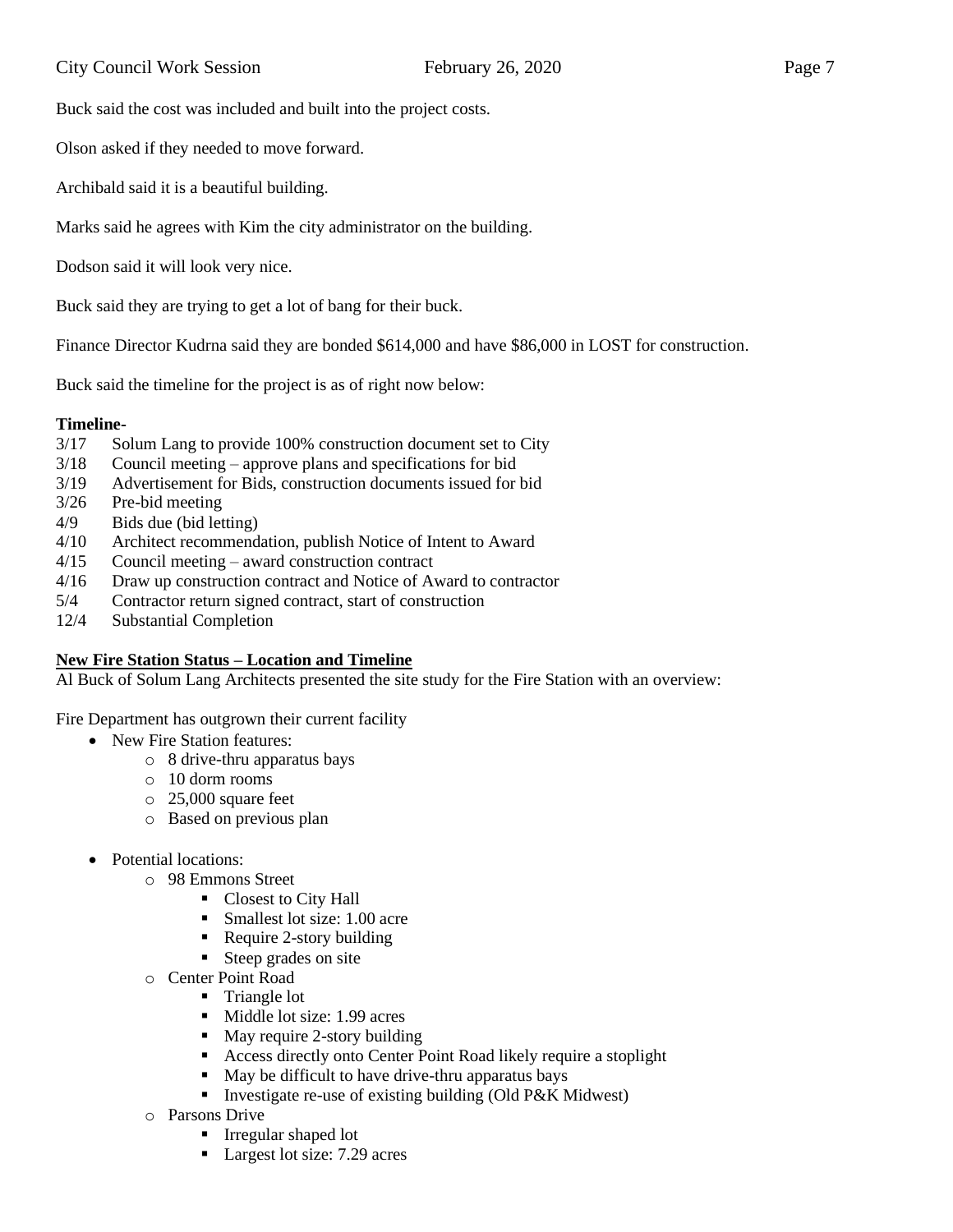- Would divide lot and fire take northern portion, leaving southern portion for development
- May be designed as 1-story building
- Requires connection of Parsons Drive to Northwood Drive
- May require stoplight on Center Point Road at Parsons.

Archibald asked if the Parsons Drive lot has grade issues.

Buck said they do not know yet but have an engineer on board to look at each site location for grading efficiencies.

Wichtendahl asked if the city would have to put in a stoplight depending on site location.

Buck answered he is assuming the city would put the stoplight in to help with access.

Dodson asked if the access would be right onto Center Point Road for each location shown.

Buck said they typically don't want to come out on a main road.

Nesslage said people don't have time to stop if a firetruck or ambulance comes out on a main road.

Olson said there is a significant difference in land acquisition cost.

Nesslage said the eight acres is not right, it only takes around three acres.

Downs said if Ingram's are open to sell it would be to their benefit to sell the city only what we need and negotiate with the hotel later on. Also asked what the timeline was for the rest of the information.

Buck said four weeks, getting all the correct information.

Olson asked what is the response time for all three locations.

Nesslage said there are not as good if we would go across the street.

Archibald said we could bulldoze the current site.

Wichtendahl asked if it were to go next to a hotel would it diminish the value of it.

Downs said, "No it would not diminish the value."

Olson commented the current site there is no parking.

Archibald asked if using the current site on  $10<sup>th</sup>$  was a possibility.

Downs said, "We have looked at the current site. We would have to buy properties around the current site and building up would still not be enough room." "You have to build for the future not just for today."

Wichtendahl asked what they would do with the old building.

Downs said they would sell the old building.

Bennett said the Center Point Road site is one of the properties in the mix and it has the ability to re-use the building and sharing space with a buffer.

Archibald commented the 25,000 square feet sounds like a huge number.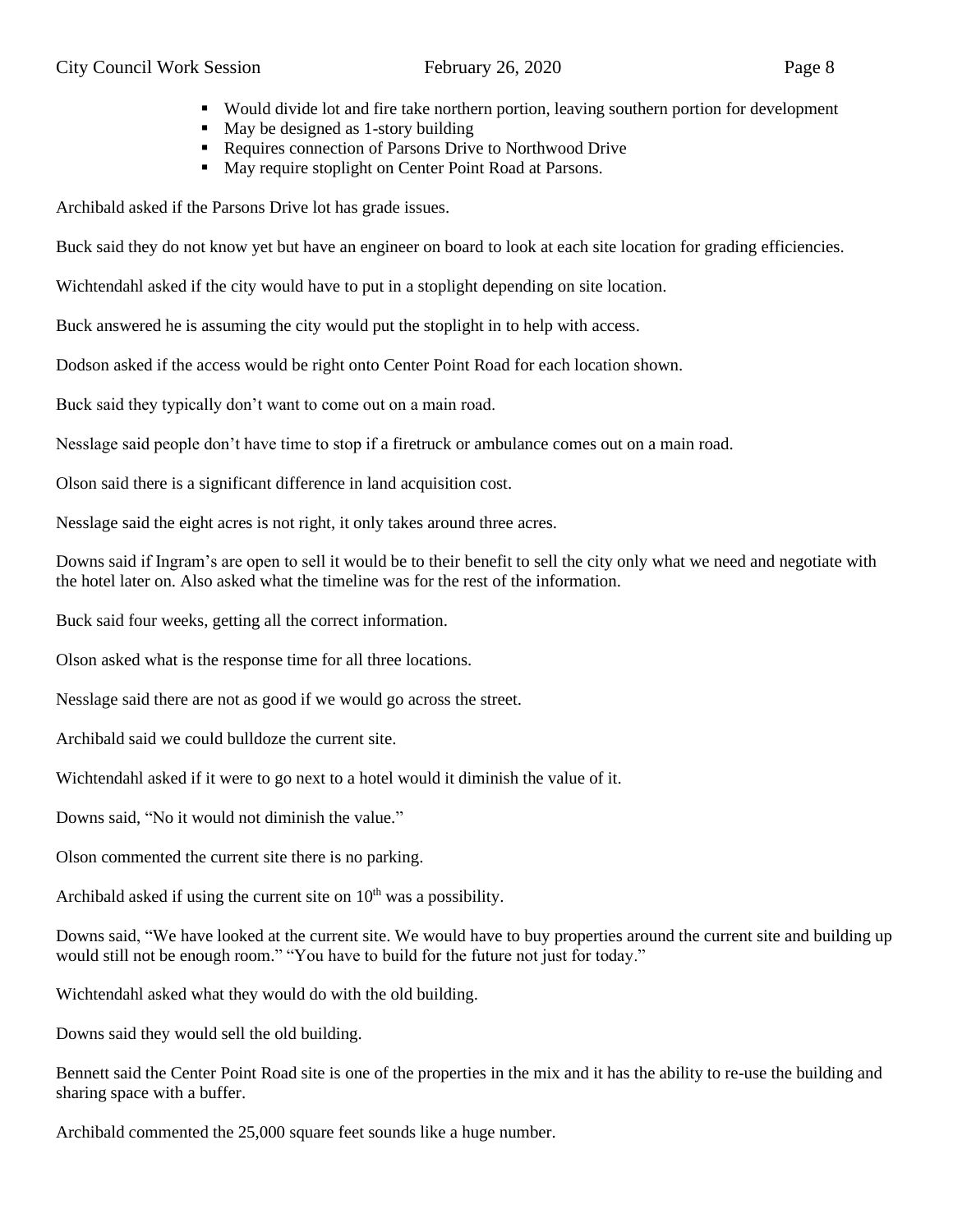Olson said with the drive-thru apparatus bays it adds up fast.

Nesslage said they may want to come back and add on in the future and does not want to keep it tight or end up in the same situation they are in right now.

Olson commented Nesslage has a good point and 20 years ago he didn't think they would end up where they are now.

Wichtendahl asked if they are looking at additional fundraising.

Archibald said he does not like the idea of additional fundraising because they are already going out for money.

Downs said there is a lot that goes with asking for money. There is a lot of planning, getting stakeholders on board, host a fundraising committee. With just going out for the library in the past two years and if pledge over the next 3-years it could take over five years before you would feel comfortable in asking for money.

Olson said they don't have any costs right now and if it fails, there won't be a third chance.

Wichtendahl asked if we are looking at 2024 or would it be for 2023.

Kudrna said it would be an odd year so 2023.

Downs said we haven't looked at all options and opportunities.

Kudrna said could be option to sell land and pay down debt.

Olson asked if we could fund as a city.

Kudrna said LOSST would be up for re-election in 2023 and we can only bond up to \$700,000.

Wichtendahl said there was a lot of unanswered questions the last time it went through referendum and she thinks it will pass if you dot all the I's and cross all the t's.

# **Investment Financial Report - Review of Documents**

Finance Director Cindy Kudrna reviewed the Finance Director's report highlighting numbers from the report shown below:

- The items highlighted in green on the first page are from the Property Tax Relief Fund (PTRF)
	- o Interest earned and transferred to GF-PTRF at the end of the Fiscal Year.
		- o 10% of LOST annual revenue
		- o General PTRF \$314,808.28
		- o LOST PTRF \$80,224.52
- The items highlighted in red on the first page are from the Reserve Fund
	- o 30% of General Fund expenses, transferred at year end. FY 20 will be the first year.
	- o General Reserve \$0.00
- 1.76% goes right back into the general fund
- Regular IPAIT earning 1.34%
- Money Market earning 1.33%
- IPAIT/CD earning  $1.8\%$  on \$10,000,000.00 two year renew quarterly